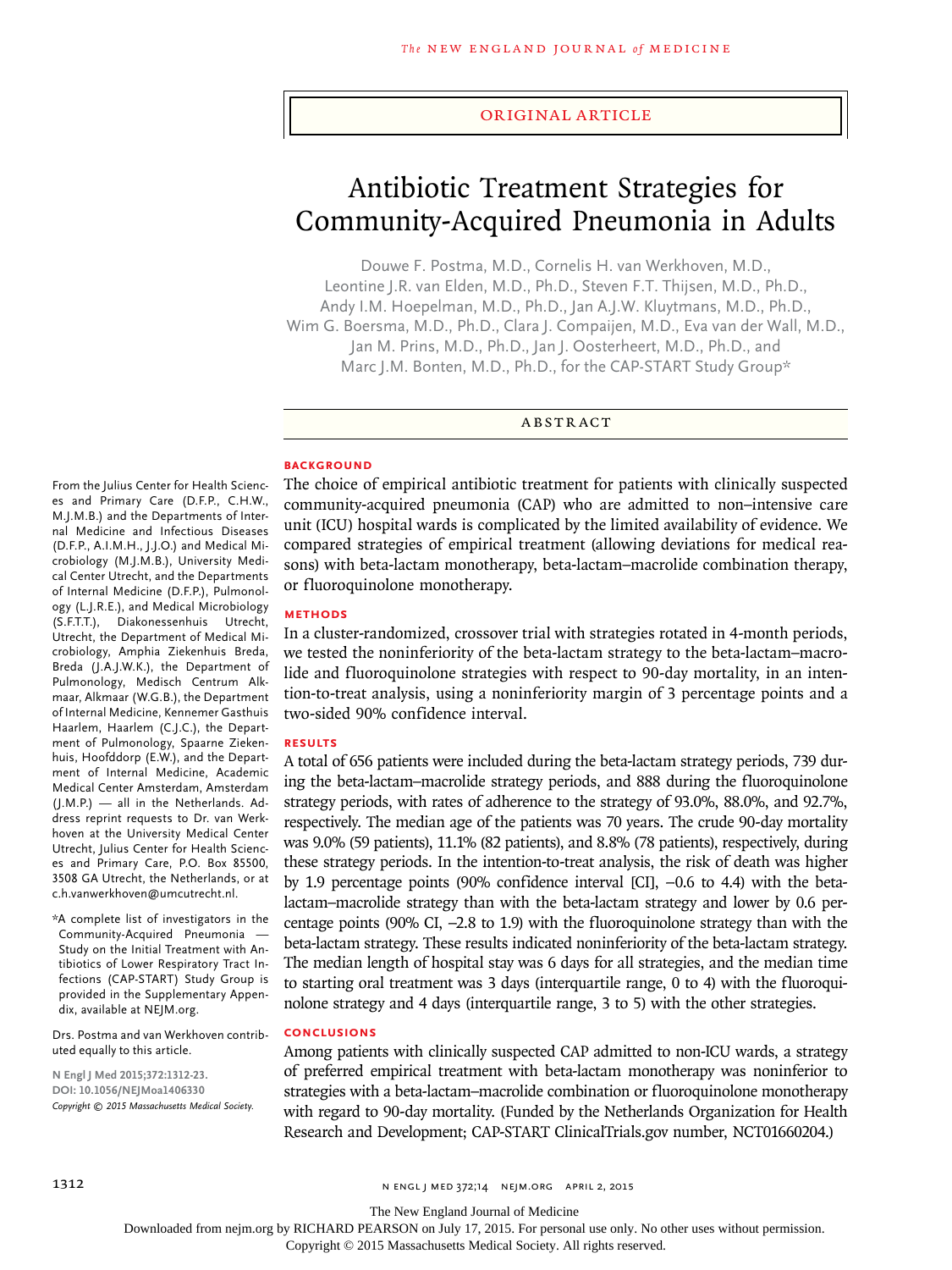**COMMUNITY-ACQUIRED PNEUMONIA (CAP)** is a leading cause of hospitalization and death worldwide.<sup>1-3</sup> Most guidelines recommend that antibiotic treatment be based on is a leading cause of hospitalization and death worldwide.<sup>1-3</sup> Most guidelines recthe severity of disease at presentation, assessed either on the basis of the level of care needed or on the basis of a prognostic risk score.4-6 For patients with clinically suspected CAP who are admitted to a non–intensive-care-unit (ICU) ward, guidelines recommend either combination therapy with a beta-lactam plus a macrolide or plus ciprofloxacin or monotherapy with moxifloxacin or levofloxacin for empirical treatment. These guidelines have increased the use of macrolides and fluoroquinolones, although these antibiotic classes have been associated with increased development of resistance.<sup>7,8</sup> The evidence in support of these recommendations is limited.<sup>9-13</sup> The recommendation to add a macrolide to a beta-lactam is based on observational studies, which are prone to confounding by indication.<sup>14</sup> Although fluoroquinolones have been evaluated in randomized, controlled trials, their superiority over betalactam monotherapy has not been shown.<sup>15,16</sup> Moreover, the results of randomized, controlled trials may be affected by in-hospital antibiotic exposure that occurs before randomization $17,18$ and often have restrictive inclusion criteria, which limit the generalizability of their results to daily practice.

We therefore assessed whether a strategy of preferred empirical treatment with beta-lactam monotherapy is noninferior to either preferred beta-lactam–macrolide combination therapy or preferred fluoroquinolone monotherapy, with regard to 90-day all-cause mortality among adults with clinically suspected CAP who are admitted to non-ICU wards. These strategies allowed for deviation from the assigned antibiotic therapy for medical reasons, so as not to compromise care. We performed a pragmatic, cluster-randomized, crossover trial to overcome confounding by indication and the effects of prerandomization antibiotic therapy.

#### Methods

#### **Study Design and Oversight**

The Community-Acquired Pneumonia — Study on the Initial Treatment with Antibiotics of Lower Respiratory Tract Infections (CAP-START) was performed in seven hospitals in the Netherlands,

from February 2011 through August 2013 (see the Supplementary Appendix, available with the full text of this article at NEJM.org). The design and rationale of the study have been described elsewhere,18 and the data are reported in accordance with Consolidated Standards of Reporting Trials (CONSORT) statements for cluster-randomized and noninferiority studies.<sup>19,20</sup> Additional study details are provided in the study protocol and statistical analysis plan, which are available at NEJM.org. The study protocol was approved by the ethics review board at the University Medical Center Utrecht (reference number 10/148), by the local institutional review boards, and by the antibiotic committee at each participating hospital.

## **Eligibility and Recruitment of Patients**

Patients 18 years of age or older with clinically suspected CAP who required antibiotic treatment and hospitalization in a non-ICU ward were eligible for the study (Table 1). Patients with cystic fibrosis were not eligible. Hospital G (see the Supplementary Appendix) included only patients with a CURB-65 score greater than 2 (the CURB-65 score is calculated by assigning 1 point each for confusion, uremia [blood urea nitrogen ≥20 mg per deciliter], high respiratory rate [≥30 breaths per minute], low systolic blood pressure [<90 mm Hg] or diastolic blood pressure [≤60 mm Hg], and an age of 65 years or older, with a higher score indicating a higher risk of death within 30 days). $^{21}$ We used on-site training of research nurses throughout the study to ensure the standardization of case definitions.

Emergency department registries were screened daily for eligible patients by research nurses or physicians. Obtaining informed consent before intervention was deemed unnecessary, because patients did not undergo randomization individually, and all the antibiotics we studied are used in current practice.<sup>22</sup> Written informed consent obtained within 72 hours after admission was required for data collection.

#### **Intervention**

During consecutive periods of 4 months, betalactam monotherapy, beta-lactam with a macrolide, or fluoroquinolone monotherapy was used as the preferred empirical treatment for eligible patients. The order of strategies was randomized separately in each hospital, without washout periods. Patients were treated and assessed in ac-

The New England Journal of Medicine

Downloaded from nejm.org by RICHARD PEARSON on July 17, 2015. For personal use only. No other uses without permission.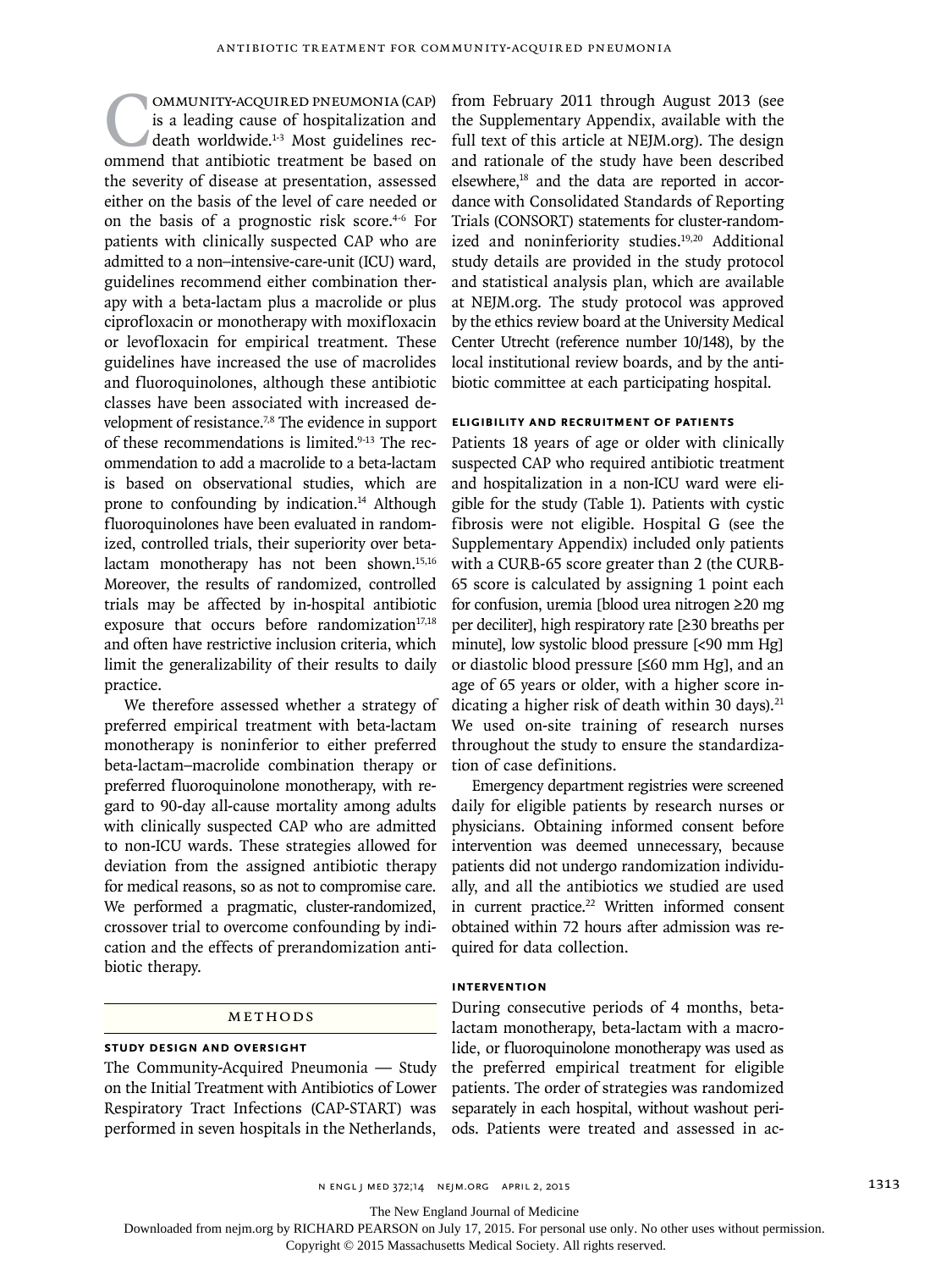#### **Table 1. Definitions.**

## **Case definitions**

Community-acquired pneumonia (CAP) (working diagnosis): The presence of at least two of the diagnostic clinical criteria and in-hospital treatment with antibiotics for clinically suspected CAP as documented by the treating physician. Patients with two or more criteria and an obvious nonrespiratory source of infection were not considered to have a working diagnosis of CAP, nor were patients who had recently been hospitalized (for >48 hours in the previous 2 weeks) or who resided in long-term care facilities.

Radiologically confirmed CAP: A working diagnosis of CAP plus the presence of a new or increased infiltrate on chest radiography or computed tomography (CT) and at least two other clinical criteria.

#### **Diagnostic clinical criteria**

Cough

Production of purulent sputum or a change in the character of sputum

Temperature >38°C or <36.1°C

Auscultatory findings consistent with pneumonia, including rales, evidence of pulmonary consolidation (dullness on percussion, bronchial breath sounds, or egophony), or both

Leukocytosis (> $10\times10^9$  white cells per liter or > $15\%$  bands)

C-reactive protein level more than 3 times the upper limit of the normal range

Dyspnea, tachypnea, or hypoxemia

New or increased infiltrate on chest radiography or CT scan

#### **Intervention strategies\***

Beta-lactam strategy: Preferred empirical treatment with amoxicillin, amoxicillin plus clavulanate, or a third-generation cephalosporin. Penicillin was not allowed as empirical beta-lactam monotherapy.

Beta-lactam–macrolide strategy: Preferred empirical treatment with penicillin, amoxicillin, amoxicillin plus clavulanate, or a third-generation cephalosporin in combination with azithromycin, erythromycin, or clarithromycin

Fluoroquinolone strategy: Preferred empirical treatment with moxifloxacin or levofloxacin

Strategies were based on the recommendations in the Dutch guideline on treatment of CAP that was available before the start of the study.<sup>23</sup>

cordance with the strategy that was applicable on the admission date. Clinicians were repeatedly informed of the current antibiotic strategy by local investigators and with the use of newsletters and presentations.

The antibiotics allowed during each treatment strategy period (Table 1) were based on the 2005 Dutch guideline.<sup>23</sup> Physicians were encouraged to apply the assigned treatment strategies for the full treatment of patients with suspected CAP, unless there were medical reasons not to, such as adverse events or de-escalation of antibiotic treatment (e.g., because of a switch to targeted treatment when a causative pathogen had been identified). Adherence to the strategy was defined as treatment in accordance with the assigned strategy or deviation from the strategy for medical reasons (i.e., motivated deviation), irrespective of subsequent switches of antibiotic treatment to a nonassigned antibiotic. Adherence to the antibiotic was defined as initial

treatment with the assigned antibiotic, irrespective of subsequent switches of antibiotic treatment to a nonassigned antibiotic.

## **Randomization**

Computer-generated randomization was performed in blocks of six, each containing a sequence of the three antibiotic strategies. Hospitals were assigned to their sequence after approval of the study by the hospital antibiotic committee. Two hospitals that had closely collaborating medical staff were randomized as one cluster. All the hospitals planned to participate until the calculated sample size was met or for a maximum of 2 years (Fig. S1 in the Supplementary Appendix).

## **Outcomes**

The primary outcome was all-cause mortality within 90 days after admission. The secondary outcomes were the time to starting oral treat-

The New England Journal of Medicine

Downloaded from nejm.org by RICHARD PEARSON on July 17, 2015. For personal use only. No other uses without permission.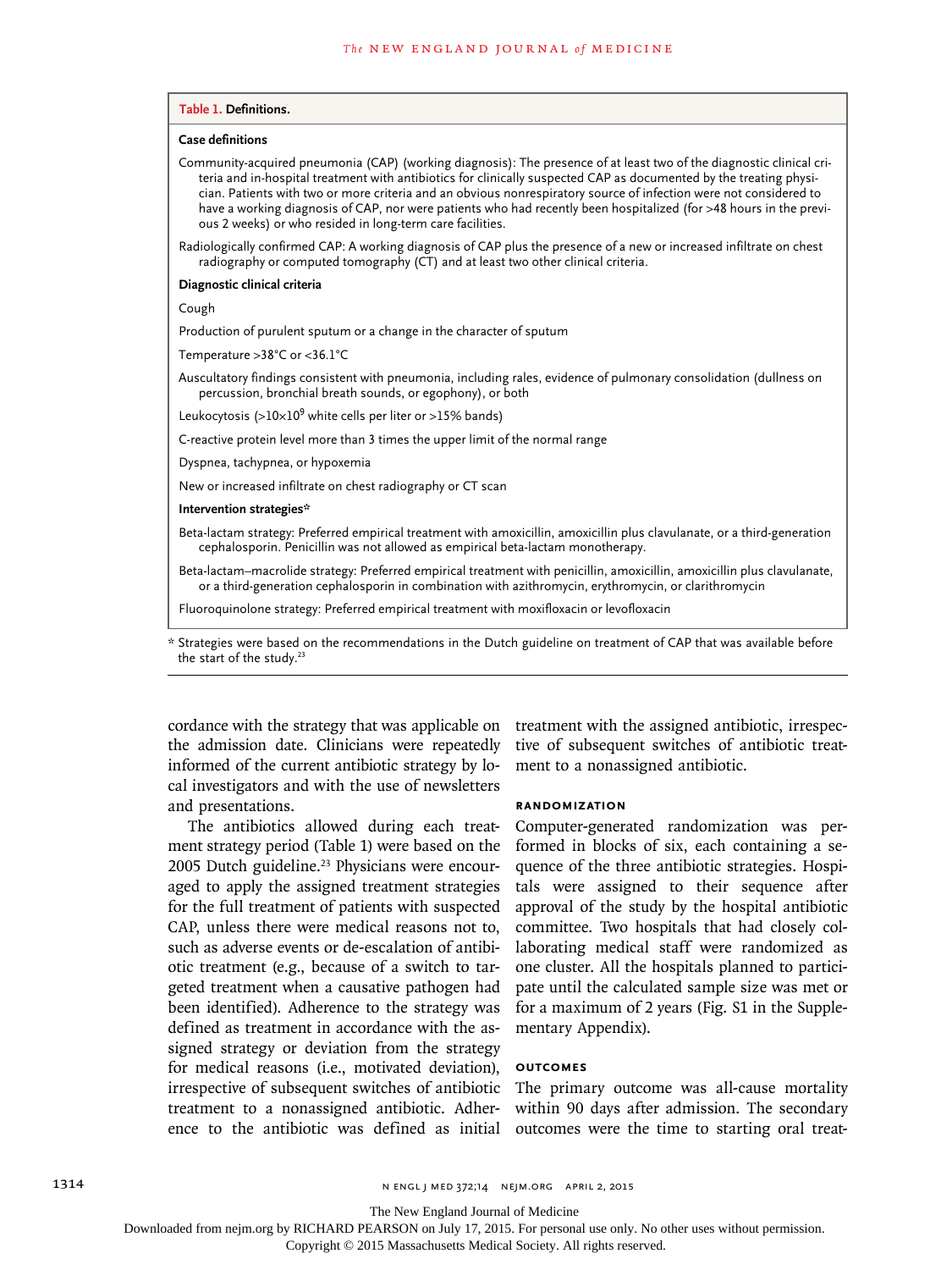ment, length of hospital stay, and occurrence of minor or major complications during the hospital stay. All outcomes were measured at the individual patient level.

# **Data Collection**

Data on clinical presentation, laboratory and microbiologic test results, the antibiotic agents used, complications, and clinical outcome were retrieved from medical records. Nonroutine data were recorded by research nurses directly after the patient's inclusion. When the reasons for deviations from the assigned empirical treatment were not clear in the medical chart, research nurses requested information from responsible physicians. The 90-day mortality was determined from the patient record database of each participating hospital or from the municipal personal records database (see the Supplementary Appendix).

# **Statistical Analysis**

Details about the calculation of sample size are provided in the Supplementary Appendix. Analyses were performed in accordance with the intention-to-treat principle, with adjustment for clustering. Differences among the groups in 90-day mortality were assessed with the use of a mixedeffects logistic-regression analysis, including hospitals as a fixed effect and each strategy period per hospital as a random intercept.<sup>24</sup> We estimated absolute risk differences among strategies by averaging the computed individual risks for each treatment group, and confidence intervals were calculated with the use of 2000 bootstrapping samples.<sup>25</sup> Noninferiority was assessed in a one-sided test at a significance level of 0.05 with the use of twosided 90% confidence intervals.

Differences in the length of hospital stay and the time to starting oral administration of antibiotics were tested with mixed-effects Cox proportional-hazards models.<sup>26</sup> The frequencies of major and minor complications were compared by means of mixed-effects multinomial regression. Post hoc analyses of the strategy-adherent and antibiotic-adherent populations were performed for all outcomes. We performed sensitivity analyses that included only patients with radiologically confirmed CAP (Table 1) and that assessed 30-day mortality instead of 90-day mortality, and we calculated two-sided 95% confidence intervals. Missing data were imputed by multiple imputation, $27$  with the exception of data on respiratory

rate, heart rate, and confusion at admission; the values for these variables were assumed to be normal when data were missing. The analyses were performed with the use of R software, version 3.0.2 (R Project for Statistical Computing).28

### **RESULTS**

# **Enrollment**

A total of 3325 patients were eligible for inclusion in the study, and 2283 (69%) gave consent. The median age of the patients was 70 years (interquartile range, 59 to 79). Among the patients who were not included, the median age was 74 years (interquartile range, 63 to 83) during the betalactam strategy periods, 74 years (interquartile range, 61 to 82) during the beta-lactam–macrolide strategy periods, and 74 years (interquartile range, 61 to 83) during the fluoroquinolone strategy periods, and the reasons for noninclusion were similar across strategies (Fig. 1). The baseline characteristics of included patients were similar among strategy periods, and blood and sputum cultures and urinary antigen testing for *Streptococcus pneumoniae* and *Legionella pneumophila* were performed with similar frequency (Table 2). The microbial causes of CAP were similar in the three treatment groups. *S. pneumoniae* was the pathogen detected most frequently (in 15.9% of patients), followed by *Haemophilus influenzae* (in 6.8%); atypical pathogens were found in 2.1% of the patients (Table S1 in the Supplementary Appendix). Resistance to the initiated antibiotic treatment was highest with the beta-lactam strategy (Table S2 in the Supplementary Appendix).

Six hospitals completed 6 randomized strategy periods each; enrollment was discontinued in one hospital after 4.5 periods, when the intended number of patients per treatment group had been reached. Changeovers from one treatment strategy period to the next occurred as planned except in one hospital: because of unforeseen fluoroquinolone supply problems, 4 weeks of the first fluoroquinolone period were exchanged with the subsequent beta-lactam–macrolide period (Fig. S1 in the Supplementary Appendix).

# **Strategy Adherence and Antibiotic Use**

Rates of adherence to the strategies and to antibiotic treatment are shown in Figure 1. Antibiotic use during each strategy period is summarized in Table S3 in the Supplementary Appendix, and

The New England Journal of Medicine

Downloaded from nejm.org by RICHARD PEARSON on July 17, 2015. For personal use only. No other uses without permission.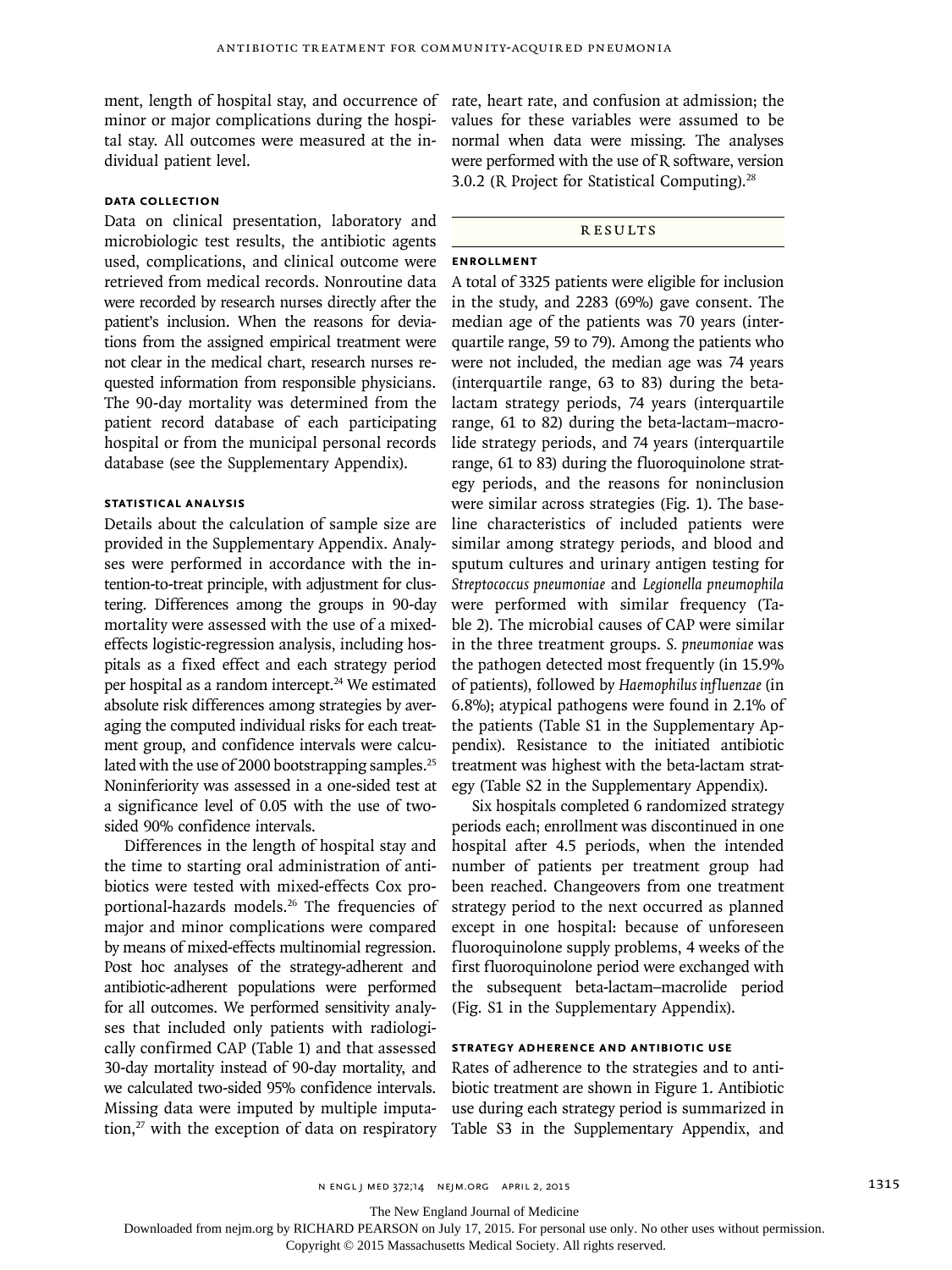

**Figure 1. Inclusion of Patients, Rates of Adherence, and Mortality.**

The strategy-adherent population was the population that underwent treatment in accordance with the assigned strategy or had deviation from the strategy for medical reasons (i.e., motivated deviation), irrespective of subsequent switches of antibiotic treatment to a nonassigned antibiotic; the antibiotic-adherent population was the population that underwent initial treatment with the assigned antibiotic, irrespective of subsequent switches of antibiotic treatment to a nonassigned antibiotic.

> antibiotic adherence is summarized in Figure S3 in the Supplementary Appendix. The number of a total of 200 of these deviations had no docupatients empirically treated with antibiotic coverage for atypical pathogens (i.e., macrolides, fluoroquinolones, and doxycycline) during the betalactam strategy periods was 67% less than the number treated with atypical coverage during the beta-lactam–macrolide strategy periods and 69% less than the number during the fluoroquinolone strategy periods, and the cumulative number of days with atypical coverage was 57% and 62% less, respectively.

Deviations were made for 565 patients (24.8%); mented medical reason. The most frequent medical reasons for deviation from the beta-lactam strategy were the perceived need to cover atypical pathogens (53 patients, 8.1%), a contraindication to beta-lactams (21 patients, 3.2%), and a recent start of treatment with another antibiotic class or a lack of response to preadmission treatment with beta-lactams (27 patients, 4.1%) (Table S4 in the Supplementary Appendix). Among patients receiving the assigned therapy, switches to

The New England Journal of Medicine

Downloaded from nejm.org by RICHARD PEARSON on July 17, 2015. For personal use only. No other uses without permission.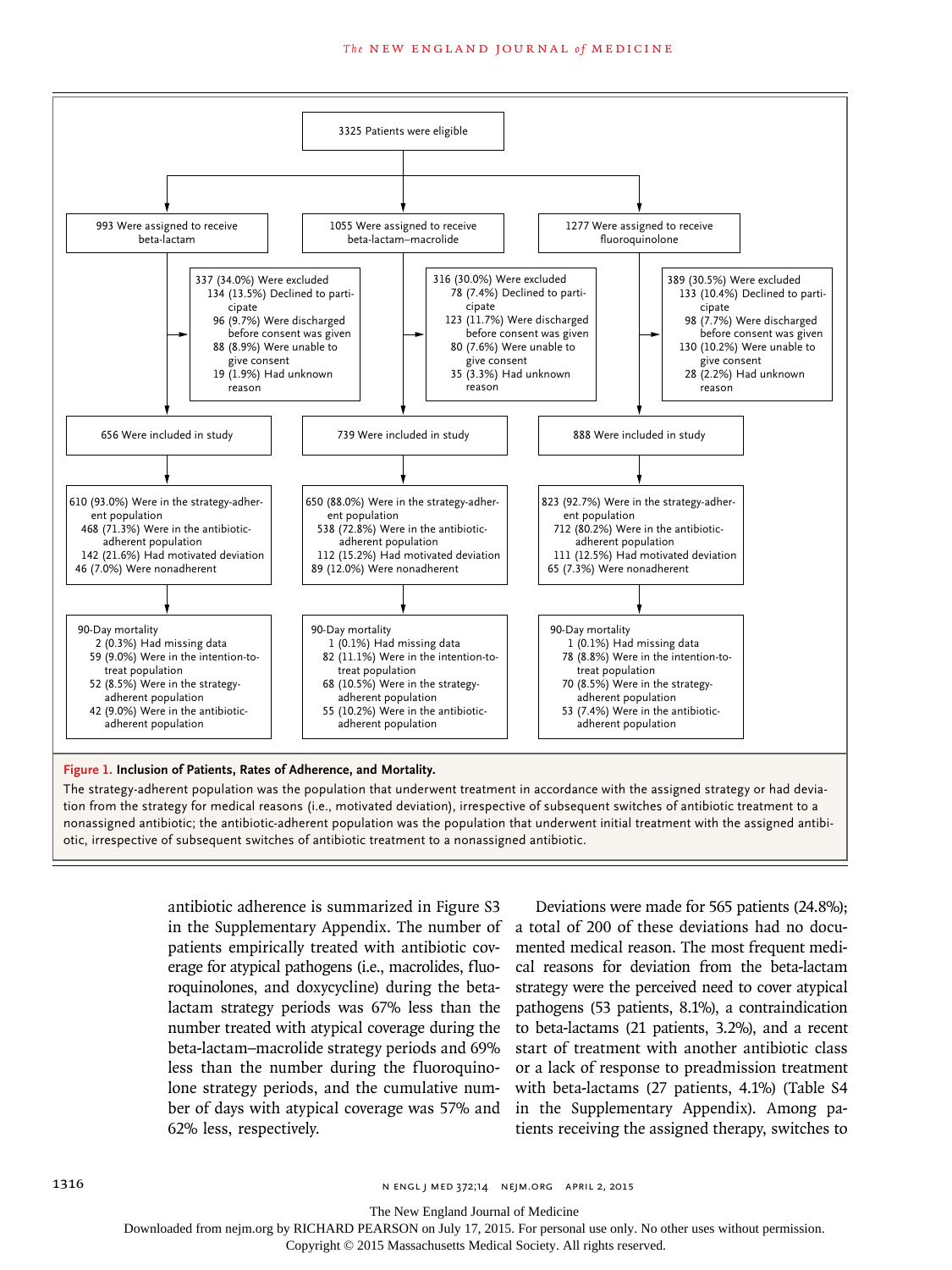| Table 2. Baseline Characteristics of Patients in the Intention-to-Treat Population.* |                                      |                                      |                                |  |
|--------------------------------------------------------------------------------------|--------------------------------------|--------------------------------------|--------------------------------|--|
| Characteristic                                                                       | <b>Antibiotic Treatment Strategy</b> |                                      |                                |  |
|                                                                                      | Beta-Lactam<br>$(N = 656)$           | Beta-Lactam-Macrolide<br>$(N = 739)$ | Fluoroquinolone<br>$(N = 888)$ |  |
| Median age (interquartile range) - yr                                                | 70 (60-79)                           | 70 (59-80)                           | 71 (59-79)                     |  |
| Male sex — no. $(%)$                                                                 | 381 (58.1)                           | 431 (58.3)                           | 505 (56.9)                     |  |
| Median duration of symptoms (interquartile<br>range) — days                          | $3(1-7)$                             | $3(1-7)$                             | $3(1-7)$                       |  |
| Received antibiotics before admission<br>$-$ no./total no. (%)                       | 219/637 (34.4)                       | 227/721 (31.5)                       | 303/873 (34.7)                 |  |
| Current smoker - no./total no. (%)                                                   | 109/627 (17.4)                       | 154/723 (21.3)                       | 196/872 (22.5)                 |  |
| Past smoker - no./total no. (%)                                                      | 379/627 (60.4)                       | 398/723 (55.0)                       | 490/872 (56.2)                 |  |
| Received influenza vaccination - no./<br>total no. $(%)$                             | 453/624 (72.6)                       | 466/700 (66.6)                       | 572/847 (67.5)                 |  |
| Received pneumococcal vaccination<br>$-$ no./total no. (%)                           |                                      |                                      |                                |  |
| PPSV23                                                                               | 16/594(2.7)                          | 18/671(2.7)                          | 13/822(1.6)                    |  |
| PCV13                                                                                | 19/656 (2.9)                         | 7/739 (0.9)                          | 10/888(1.1)                    |  |
| Dependency in ADL - no./total no. (%) <sup>+</sup>                                   | 199/637 (31.2)                       | 200/714 (28.0)                       | 257/870 (29.5)                 |  |
| Had one or more hospital stays in the previous<br>year — no./total no. (%)           | 271/653 (41.5)                       | 298/722 (41.3)                       | 351/881 (39.8)                 |  |
| Had coexisting condition $-$ no. (%)                                                 |                                      |                                      |                                |  |
| Cardiovascular disease                                                               | 153(23.3)                            | 154 (20.8)                           | 172 (19.4)                     |  |
| COPD or asthma                                                                       | 260 (39.6)                           | 281 (38.0)                           | 377 (42.5)                     |  |
| Other chronic pulmonary disease                                                      | 64 (9.8)                             | 97(13.1)                             | 61(6.9)                        |  |
| Diabetes mellitus                                                                    | 118 (18.0)                           | 101(13.7)                            | 161(18.1)                      |  |
| Cancert                                                                              | 106(16.2)                            | 124 (16.8)                           | 151 (17.0)                     |  |
| $HIV/AIDS$ - no. (%)                                                                 | 3(0.5)                               | 6(0.8)                               | 6(0.7)                         |  |
| Chronic renal failure or nephrotic<br>syndrome                                       | 10(1.5)                              | 14(1.9)                              | 7(0.8)                         |  |
| Receiving immunosuppressive therapy – no. (%)                                        | 59 (9.0)                             | 57(7.7)                              | 93 (10.5)                      |  |
| Underwent organ or bone marrow<br>transplantation - no. (%)                          | 19(2.9)                              | 24(3.2)                              | 29(3.3)                        |  |
| PSI score <sup>[9]</sup>                                                             | $84.6 \pm 29.0$                      | $84.8 \pm 27.8$                      | $85.4 \pm 28.5$                |  |
| Median CURB-65 score (interquartile range)                                           | $1(1-2)$                             | $1(1-2)$                             | $1(1-2)$                       |  |
| Had radiologically confirmed CAP - no. (%)                                           | 506(77.1)                            | 566 (76.6)                           | 665 (74.9)                     |  |
| Blood culture obtained - no. (%)                                                     | 508 (77.4)                           | 559 (75.6)                           | 670 (75.5)                     |  |
| Sputum culture obtained - no. (%)                                                    | 306 (46.6)                           | 347 (47.0)                           | 390 (43.9)                     |  |
| PUAT performed - no. (%)                                                             | 504 (76.8)                           | 582 (78.8)                           | 711 (80.1)                     |  |
| LUAT performed - no. (%)                                                             | 492 (75.0)                           | 574 (77.7)                           | 668 (75.2)                     |  |

\* Plus–minus values are means ±SD. ADL denotes activities of daily living, COPD chronic obstructive pulmonary disease, LUAT legionella urinary antigen test, PCV13 13-valent pneumococcal conjugate vaccine (received in the Community Acquired Pneumonia Immunization Trial in Adults [CAPITA]), PPSV23 23-valent pneumococcal polysaccharide vaccine, PSI Pneumonia Severity Index, and PUAT pneumococcal urinary antigen test.

† This category includes patients who were not able to perform ADL autonomously.

‡ Active cancer was defined as a solid or hematologic cancer treated with radiotherapy or chemotherapy within the previous 5 years.

§ When data were missing, values were assumed to be normal. A total of 6.3% of data points used to calculate the PSI score had missing values, and 11.3% of data points used to calculate the CURB-65 score had missing values.

¶ The PSI score uses 20 clinical measures to predict risk of death within 30 days, with results ranging from 0.1% (in patients with a score of 0–50) to 27.0% (in patients with a score >131).

‖ The CURB-65 score is calculated by assigning 1 point each for confusion, uremia (blood urea nitrogen ≥20 mg per deciliter), high respiratory rate (≥30 breaths per minute), low systolic blood pressure (<90 mm Hg) or diastolic blood pressure (≤60 mm Hg), and an age of 65 years or older, with a higher score indicating a higher risk of death within 30 days.

The New England Journal of Medicine

Downloaded from nejm.org by RICHARD PEARSON on July 17, 2015. For personal use only. No other uses without permission.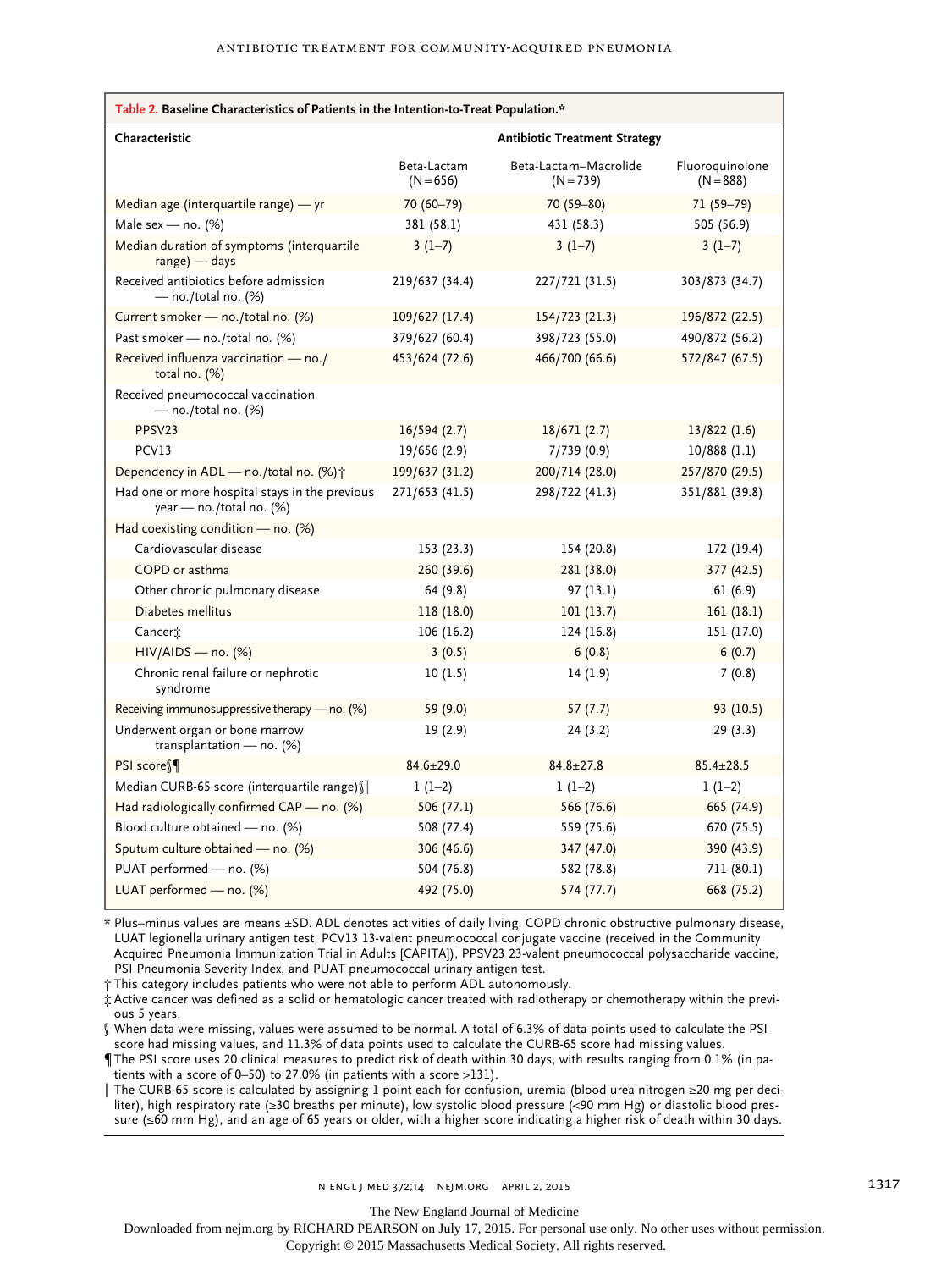



other antibiotic classes because of perceived insufficient clinical recovery were made for 41 patients (8.8%) during the beta-lactam strategy periods, for 33 patients (6.1%) during the betalactam–macrolide strategy periods, and for 26 patients (3.7%) during the fluoroquinolone strategy periods. Other reasons for switching antibiotic classes are provided in Table S5 in the Supplementary Appendix.

#### **Primary Outcome**

All-cause mortality at 90 days could not be assessed for four patients; these patients were included only in secondary analyses (Fig. 1). The absolute difference in the adjusted risk of death between the beta-lactam strategy and the betalactam–macrolide strategy was 1.9 percentage points (90% confidence interval [CI], −0.6 to 4.4) in favor of the beta-lactam strategy, and the

1318 **N ENGL J MED 372;14 NEJM.ORG APRIL 2, 2015** 

The New England Journal of Medicine

Downloaded from nejm.org by RICHARD PEARSON on July 17, 2015. For personal use only. No other uses without permission.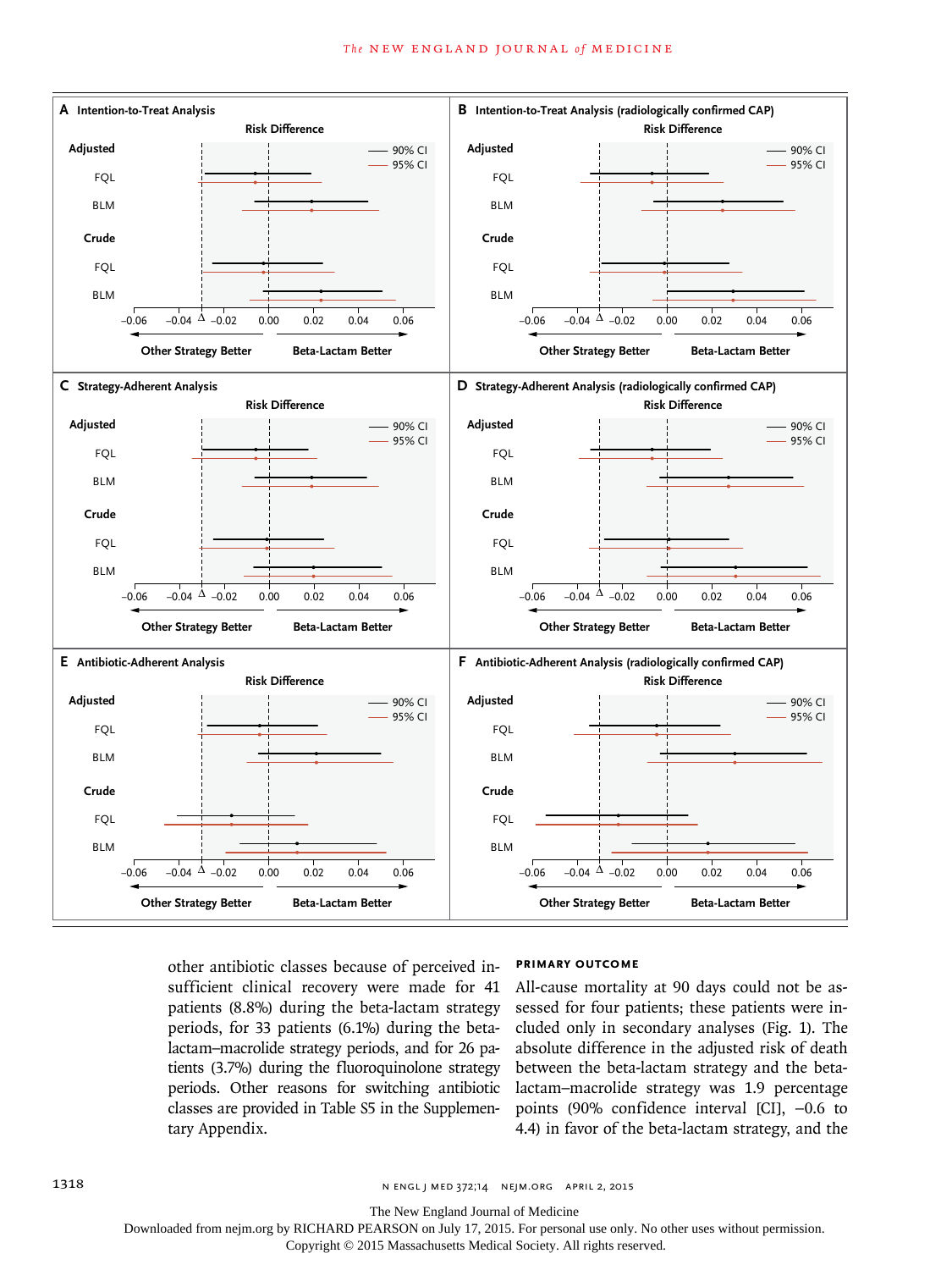#### **Figure 2 (facing page). Noninferiority Plots.**

The noninferiority plots show crude and adjusted absolute risk differences for 90-day mortality associated with the beta-lactam–macrolide combination and fluoroquinolone monotherapy strategies, as compared with the beta-lactam monotherapy strategy, in analysis of the intention-to-treat population, the strategy-adherent population, and the antibiotic-adherent population, as well as for the sensitivity analysis including only patients with radiologically confirmed community-acquired pneumonia (CAP). To allow for one-sided testing of noninferiority, 90% confidence intervals were calculated (shown in black); 95% confidence intervals are also provided (shown in red). Confidence intervals within the gray-shaded area are noninferior. The crude analyses take into account cluster-period effects and center effects. The adjusted analyses are additionally corrected for Pneumonia Severity Index score (a score that uses 20 clinical measures, including age and sex, to predict the risk of death within 30 days, with results ranging from 0.1% [in patients with a score of 0–50] to 27.0% [in patients with a score >131]); smoking status; presence of chronic pulmonary diseases, chronic cardiovascular diseases, diabetes mellitus, or immunosuppression; previous treatment with antibiotics; and number of hospitalizations during the previous year. The analysis of the antibioticadherent population is further adjusted for duration of symptoms; dependency in activities of daily living; presence or absence of hematologic cancer, nonhematologic cancer, or immunosuppression; C-reactive protein level; whole-blood leukocyte count; and temperature at hospital admission. The noninferiority margin is −3 percentage points (shown as Δ). The intracluster correlation for cluster-period effects in the primary analysis was 4.5×10−7. Exact numbers are provided in Table S6 in the Supplementary Appendix, and survival curves are shown in Figure S4 in the Supplementary Appendix. BLM denotes beta-lactam–macrolide combination therapy and FQL fluoroquinolone monotherapy.

absolute difference between the beta-lactam strategy and the fluoroquinolone strategy was −0.6 percentage points (90% CI, −2.8 to 1.9) in favor of the fluoroquinolone strategy. These confidence intervals do not include the prespecified margin of a 3–percentage-point higher 90-day mortality, thus demonstrating the noninferiority of the beta-lactam strategy to the beta-lactam– macrolide and fluoroquinolone strategies (Fig. 2).

In the strategy-adherent and antibiotic-adherent populations, the absolute adjusted risk differences were similar to those in the intentionto-treat population. Similar estimates were obtained in sensitivity analyses of patients with radiologically confirmed CAP and in analyses of 30-day mortality. The two-sided 95% confidence interval for the comparison of the beta-lactam strategy with the fluoroquinolone strategy crossed the noninferiority margin (Fig. 2, and Table S6, S7, and S8 in the Supplementary Appendix).

# **Secondary Outcomes**

The median length of hospital stay was 6 days for all strategies, but the upper quartile was higher during the beta-lactam–macrolide strategy periods (Table 3). The median duration of intravenous treatment was 3 days during the fluoroquinolone strategy periods and 4 days during the other strategy periods (Table 3). The proportions of patients whose treatment started with oral antibiotics were 27% during the fluoroquinolone strategy periods, as compared with 13% and 10% during the beta-lactam and beta-lactam–macrolide strategy periods, respectively. There were no significant differences among the three strategies in the incidence of major or minor complications (Table 3).

## Discussion

In this pragmatic, cluster-randomized, crossover trial, a strategy of preferred empirical treatment with beta-lactam monotherapy was noninferior to strategies of treatment with beta-lactam–macrolide combination therapy and with fluoroquinolone monotherapy among patients with suspected CAP who were admitted to non-ICU wards. Moreover, there were no clinically relevant differences among treatment strategies in the length of hospital stay or in reported complications. The median time to starting oral treatment was shorter with the fluoroquinolone strategy, mainly because more patients during those strategy periods started with oral empirical treatment at admission, but this did not result in a decreased length of hospital stay.

Our approach differs from those of previous studies in four aspects. First, this study addressed treatment strategies, rather than individual antibiotics, in the treatment of patients hospitalized with a clinical suspicion of CAP. To reflect daily medical practice, we allowed for deviations from the assigned therapy for medical reasons. To minimize confounding, all the patients were included in the intention-to-treat analysis. Although deviations and switches reduced the differences among treatment strategies, empirical atypical coverage was reduced by 67% during the

The New England Journal of Medicine

Downloaded from nejm.org by RICHARD PEARSON on July 17, 2015. For personal use only. No other uses without permission.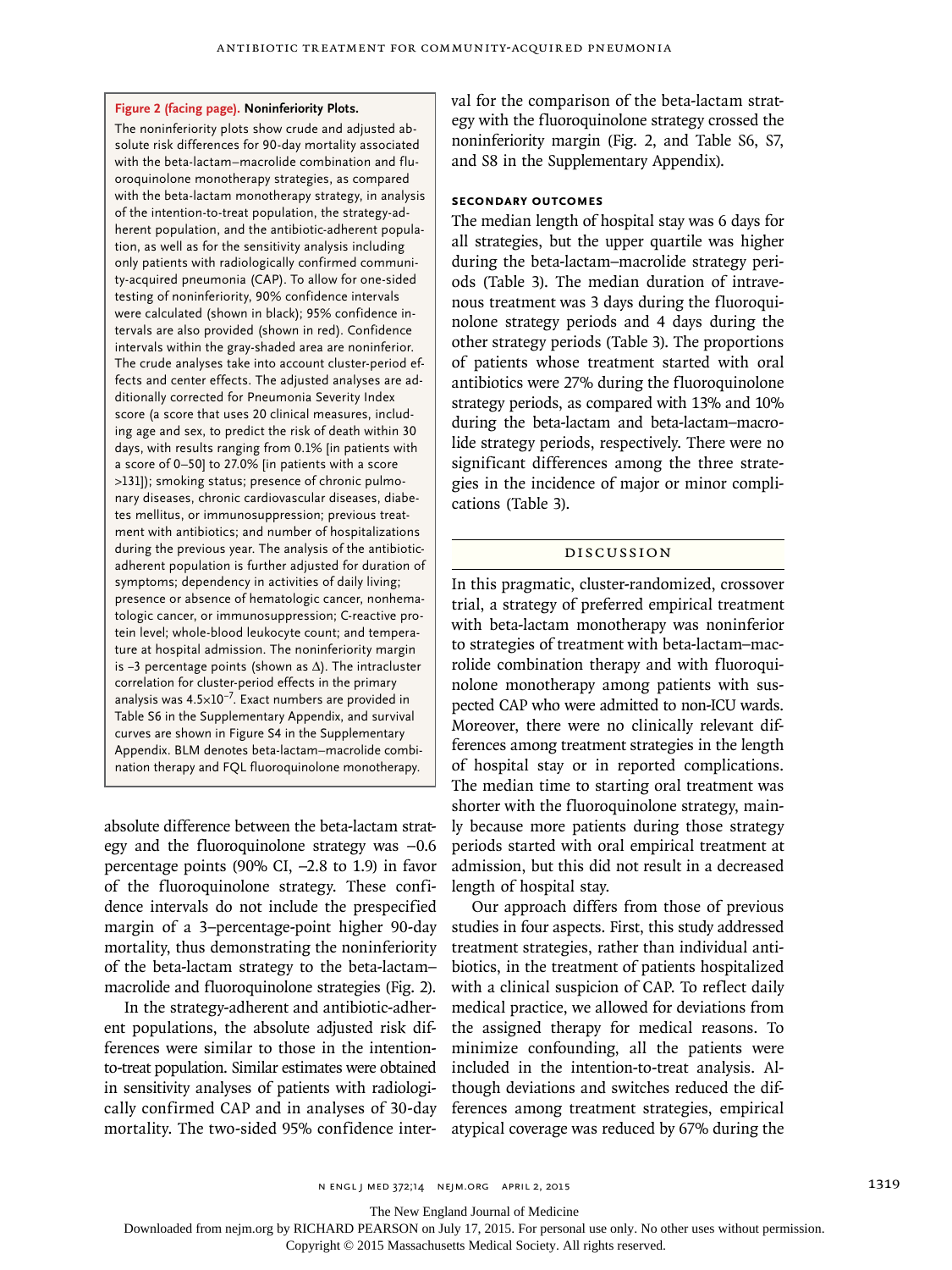| Table 3. Effects of Antibiotic Treatment Strategies on Secondary Outcomes.* |                                      |                                      |                                |  |
|-----------------------------------------------------------------------------|--------------------------------------|--------------------------------------|--------------------------------|--|
| Outcome                                                                     | <b>Antibiotic Treatment Strategy</b> |                                      |                                |  |
|                                                                             | Beta-Lactam<br>$(N = 656)$           | Beta-Lactam-Macrolide<br>$(N = 739)$ | Fluoroguinolone<br>$(N = 888)$ |  |
| Median length of stay (IQR) - days +                                        | $6(4-8)$                             | $6(4-10)$                            | $6(4-8)$                       |  |
| Rate ratio for discharge alive (95% CI) :                                   |                                      |                                      |                                |  |
| Intention-to-treat population                                               |                                      |                                      |                                |  |
| Crude                                                                       | Reference                            | $0.86$ (0.77-0.96)                   | $1.03(0.93 - 1.15)$            |  |
| Adjusted                                                                    | Reference                            | $0.87(0.78 - 0.97)$                  | $1.04(0.94 - 1.16)$            |  |
| Strategy-adherent population                                                |                                      |                                      |                                |  |
| Crude                                                                       | Reference                            | $0.86(0.77-0.96)$                    | $1.03(0.93 - 1.15)$            |  |
| Adjusted                                                                    | Reference                            | $0.86$ (0.77-0.97)                   | $1.04(0.93 - 1.16)$            |  |
| Antibiotic-adherent population                                              |                                      |                                      |                                |  |
| Crude                                                                       | Reference                            | $0.84(0.74 - 0.96)$                  | $1.04(0.92 - 1.17)$            |  |
| Adjusted                                                                    | Reference                            | $0.84(0.74 - 0.95)$                  | $1.03(0.92 - 1.17)$            |  |
| Time to starting oral treatment                                             |                                      |                                      |                                |  |
| Receipt of oral antibiotics as initial in-hospital<br>therapy — no. $(\%)$  | 87(13.3)                             | 73 (9.9)                             | 241(27.1)                      |  |
| Median time receiving IV antibiotic treatment<br>$(IQR)$ — days             | $4(3-5)$                             | $4(3-5)$                             | $3(0-4)$                       |  |
| Rate ratio for starting oral treatment (95% CI)                             |                                      |                                      |                                |  |
| Intention-to-treat population                                               |                                      |                                      |                                |  |
| Crude                                                                       | Reference                            | $0.95(0.84 - 1.08)$                  | $1.28(1.13-1.44)$              |  |
| Adjusted                                                                    | Reference                            | $0.97(0.86 - 1.09)$                  | $1.29(1.15-1.46)$              |  |
| Strategy-adherent population                                                |                                      |                                      |                                |  |
| Crude                                                                       | Reference                            | $0.94(0.82 - 1.07)$                  | $1.30(1.15-1.48)$              |  |
| Adjusted                                                                    | Reference                            | $0.94(0.83 - 1.08)$                  | $1.33(1.17-1.51)$              |  |
| Antibiotic-adherent population                                              |                                      |                                      |                                |  |
| Crude                                                                       | Reference                            | $0.93(0.78 - 1.10)$                  | $1.47(1.24 - 1.73)$            |  |
| Adjusted                                                                    | Reference                            | $0.93(0.79 - 1.11)$                  | $1.52(1.28 - 1.80)$            |  |
| Complications                                                               |                                      |                                      |                                |  |
| None — no. $(\%)$                                                           | 550 (83.8)                           | 608 (82.3)                           | 725 (81.6)                     |  |
| Minor — no. $(\%)$                                                          | 72 (11.0)                            | 97(13.1)                             | 109(12.3)                      |  |
| Major — no. $(\%)$                                                          | 32(4.9)                              | 42 (5.7)                             | 47 (5.3)                       |  |
| Unknown - no. (%)                                                           | 8(1.2)                               | 12(1.6)                              | 26(2.9)                        |  |
| Odds ratio (95% CI)**                                                       |                                      |                                      |                                |  |
| Intention-to-treat population                                               | Reference                            | $1.06(0.76 - 1.48)$                  | $1.02(0.73 - 1.41)$            |  |
| Strategy-adherent population                                                | Reference                            | $1.06(0.74 - 1.52)$                  | $1.03(0.73 - 1.46)$            |  |
| Antibiotic-adherent population                                              | Reference                            | $1.20(0.82 - 1.77)$                  | $1.03(0.71 - 1.51)$            |  |

\* Crude analyses take into account cluster-period effects and center effects. Adjusted analyses are additionally corrected for PSI score (including age and sex); smoking status; presence of chronic pulmonary disease, chronic cardiovascular disease, diabetes mellitus, or immunosuppression; previous receipt of antibiotics; and number of hospitalizations in the previous year. IQR denotes interquartile range, and IV intravenous.

† The length of stay was unknown for 5 patients in the beta-lactam strategy group (0.8%), 2 patients in the beta-lactam–macrolide strategy group (0.3%), and 5 patients in the fluoroquinolone strategy group (0.6%), who were transferred to other hospitals.

‡ Rate ratios are from a Cox proportional-hazards model predicting the day of discharge as the event of interest. A rate ratio below 1 indicates a longer length of stay. The survival curve is shown in Figure S5 in the Supplementary Appendix. The duration of intravenous treatment was unknown for 1 patient in the fluoroquinolone strategy group (0.1%) who

was transferred to another hospital while receiving intravenous treatment.

¶ Rate ratios are from a Cox proportional-hazards model predicting the end of intravenous treatment or the start of oral treatment as the event of interest. A rate ratio below 1 indicates a longer duration of intravenous treatment. The survival curve is shown in Figure S6 in the Supplementary Appendix.

Major complications include in-hospital death, respiratory insufficiency, ICU admission, organ failure, and septic shock. A detailed description of complications is provided in Table S9 in the Supplementary Appendix.

\*\* Odds ratios (all crude analyses) are from a mixed-effects ordinal logistic-regression model with no, minor, or major complications as the dependent variable.

The New England Journal of Medicine

Downloaded from nejm.org by RICHARD PEARSON on July 17, 2015. For personal use only. No other uses without permission.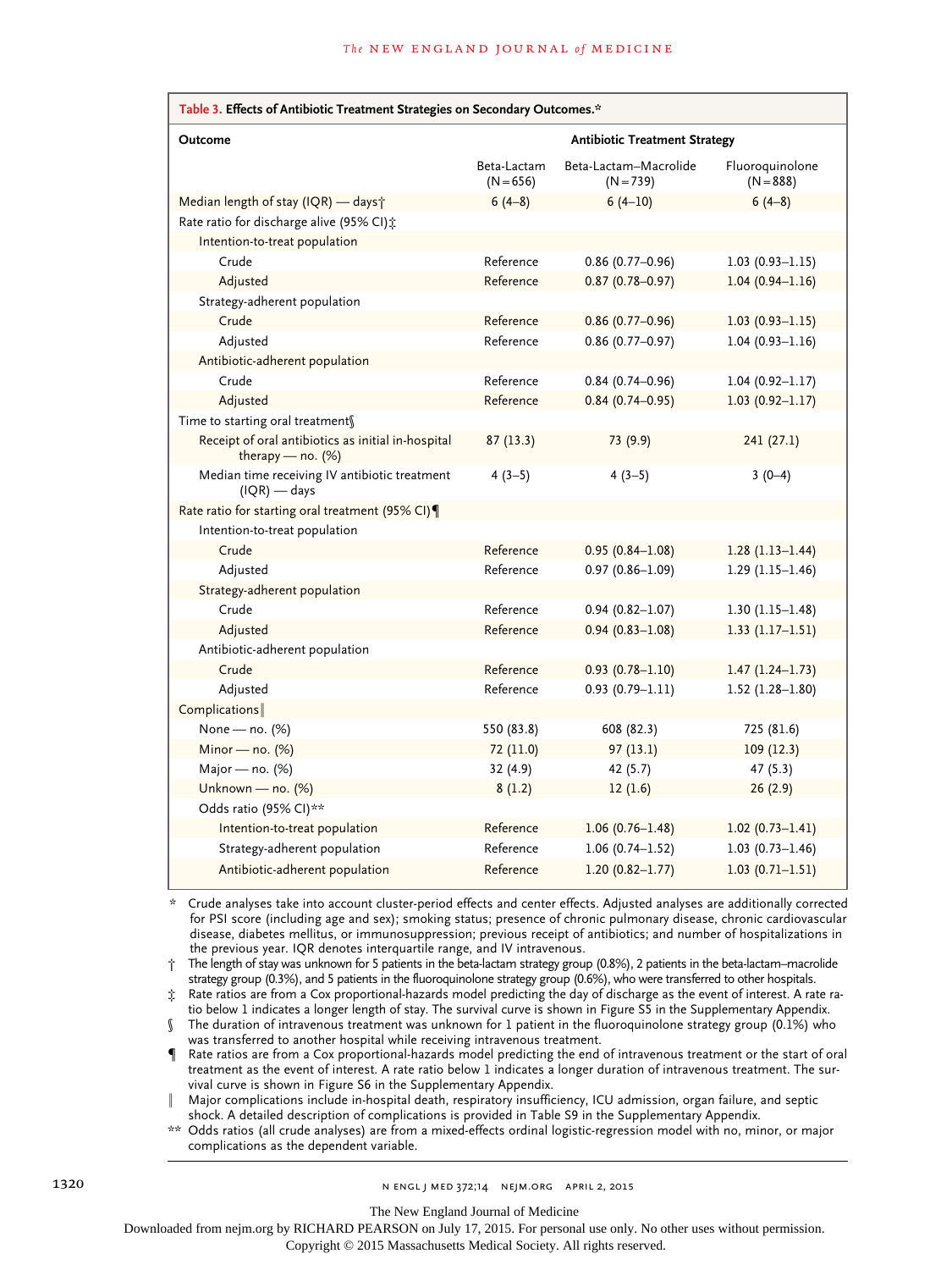beta-lactam strategy periods as compared with the beta-lactam–macrolide strategy periods and by 69% during the beta-lactam strategy periods as compared with the fluoroquinolone strategy periods. The number of in-hospital days with atypical coverage was also reduced during the beta-lactam strategy periods, by 57% and 62%, respectively. In the post hoc analysis of the strategy-adherent and antibiotic-adherent populations, the beta-lactam strategy remained noninferior to the beta-lactam–macrolide strategy. In the crude analysis of the antibiotic-adherent population, the lower limit of the confidence interval crossed −3 percentage points for the comparison between beta-lactam and fluoroquinolone monotherapy; however, after adjustment for confounders, the lower limit of the confidence interval fell within the defined margins of noninferiority.

Second, we used a cluster-randomized design that allowed for an immediate start of the assigned empirical treatment strategy. The crossover component increased the efficiency of the trial by allowing comparisons of the effect of the strategies within each cluster and ensuring that all hospitals used all three strategies, a design that minimized the possibility of confounding. Despite the risk of selection bias that is inherent to cluster-randomized studies, the baseline characteristics of the patients were similar among strategies, and statistical adjustment for potential confounders changed the findings only minimally. Differential inclusion of patients across treatment groups was unlikely, given the similar age patterns for nonincluded patients and similar enrollment rates. We were not allowed to collect data on other characteristics of the patients who were not included. The pathogens found were similar among strategy groups, but the resistance of pathogens to the actual treatment was highest during the beta-lactam strategy periods. This did not appear to lead to a worse outcome, possibly because not all were proven causative pathogens and because of antibiotic switches.

Third, all patients for whom the antibiotic strategy might have been used in daily practice were eligible for enrollment, which increases the generalizability of the results. Although this could increase the heterogeneity of the population and the potential for bias toward noninferiority, the effect estimates were similar in the sensitivity analysis that included only patients with radiologically confirmed CAP.

Finally, the primary end point was 90-day allcause mortality, because CAP is associated with high long-term mortality and this is a patientrelevant outcome that is not susceptible to observation bias.17,29,30 An unplanned sensitivity analysis with 30-day mortality as the outcome yielded similar results. Among the secondary outcomes, complications, which were extracted from the medical records, might have been misclassified and subject to observation bias.

The noninferiority of the beta-lactam strategy to the beta-lactam–macrolide strategy was apparent in all analyses. These findings, together with the slightly longer length of hospital stay with the latter strategy, reported associations with the development of resistance,<sup>7,8</sup> and possible increased risks of cardiac events,<sup>31,32</sup> indicate that the addition of macrolides for empirical treatment of CAP should be reconsidered. In a recent randomized, controlled trial, the noninferiority of beta-lactam monotherapy to beta-lactam–macrolide combination therapy with respect to clinical stability at day 7 could not be shown, although superiority of the beta-lactam–macrolide combination therapy was not shown, either. Moreover, 30-day and 90-day all-cause mortality and length of hospital stay were similar with the two therapies.<sup>33</sup> Differences between that study and the current study include the strict criteria for eligibility and for switching therapy in cases of clinical deterioration in that study.

Some aspects of our study require explanation. In the noninferiority design, we used onesided testing with an alpha significance level of 0.05. With 95% confidence intervals — that is, an alpha level of 0.025 — the noninferiority of beta-lactams to fluoroquinolones was not shown (Fig. 2); however, there was no clear trend toward superiority for fluoroquinolones in any of the other adjusted analyses.

Differences in the numbers of eligible patients per strategy resulted from cluster randomization. The beta-lactam and fluoroquinolone strategies were assigned more frequently during the 2011–2012 and 2012–2013 winter seasons, respectively, and more patients were hospitalized during 2012–2013 winter months. However, the proportions of patients included were similar throughout the seasons and among strategies (Fig. 1, and Fig. S2 in the Supplementary Appendix). Although a low incidence of atypical infections during the 2011–2012 winter season could have favored the beta-lactam strategy, na-

n engl j med 372;14 nejm.org April 2, 2015 1321

The New England Journal of Medicine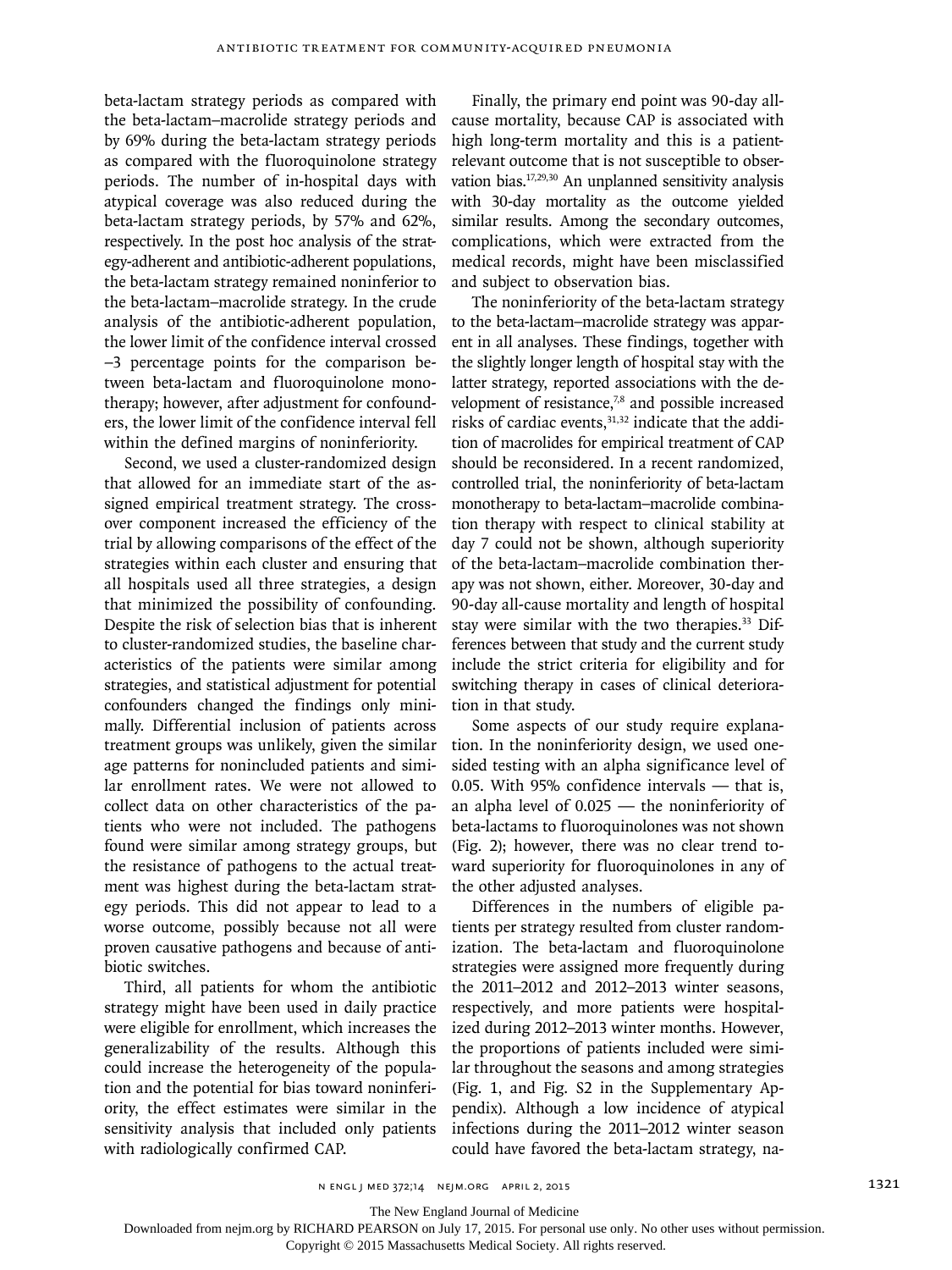tional surveillance data showed a higher incidence of *Mycoplasma pneumoniae* infections, mostly CAP, during that period,<sup>34</sup> for which the beta-lactam strategy might have been less effective. The outbreak of Q fever in the Netherlands ended before the start of the current study,<sup>35</sup> and the distribution of pathogens was similar to those in other studies that have relied on routine microbiologic testing.36-38

Regional differences in microbial causes could reduce the generalizability of our findings. However, resistance of *S. pneumoniae* to penicillin,<sup>39</sup> which rarely occurs in the Netherlands, is unlikely to influence the outcome in patients with pneumonia treated with beta-lactam antibiotics.40 The prevalence of *S. pneumoniae* resistance to macrolides was 4.2% in the Netherlands in 2011.39 The incidence of legionella in this study was less than 1%. A higher incidence could influence the effectiveness of empirical treatment with beta-lactam monotherapy, which stresses the importance of rapid testing in patients with risk factors for Legionnaires' disease. In the current study, rapid urinary antigen testing for legionella was performed in 492 patients (75%) during the beta-lactam strategy periods; 5 of the patients (1%) tested positive, 2 of whom received ciprofloxacin empirically because of a high clinical suspicion. For the other 3 patients, antibiotic therapy was adjusted after test results became

available. All 5 patients had a good clinical outcome. Higher incidences of community-acquired *Pseudomonas aeruginosa* or methicillin-resistant *Staphylococcus aureus* infections would require the adaptation of all three treatment strategies.

In conclusion, among patients with suspected CAP who were admitted to non-ICU wards, we found that a strategy of preferred empirical treatment with beta-lactam monotherapy that allowed for deviations for medical reasons was noninferior to strategies with beta-lactam–macrolide combination therapy or fluoroquinolone monotherapy in terms of 90-day all-cause mortality. In addition, beta-lactam monotherapy was not associated with a longer length of hospital stay or a higher incidence of complications.

Supported by a grant (171202002) from the Netherlands Organization for Health Research and Development.

No potential conflict of interest relevant to this article was reported.

Disclosure forms provided by the authors are available with the full text of this article at NEJM.org.

We thank Richard Wunderink (Northwestern University Feinberg School of Medicine, Chicago), Robert Weinstein and David Schwartz (Stroger Hospital and Rush University Medical Center, Chicago), and Arno Hoes (University Medical Center, Utrecht, the Netherlands) for helpful suggestions regarding an earlier version of the manuscript, and the research nurses in the participating hospitals for their efforts in patient recruitment and data collection.

This article is dedicated to the memory of Reinier Veenhoven, an investigator for this study in Spaarne Hospital and Kennemer Gasthuis, who died in October 2013.

#### **References**

**1.** Thomas CP, Ryan M, Chapman JD, et al. Incidence and cost of pneumonia in medicare beneficiaries. Chest 2012;142: 973-81.

**2.** Welte T, Torres A, Nathwani D. Clinical and economic burden of communityacquired pneumonia among adults in Europe. Thorax 2012;67:71-9.

**3.** Yu H, Rubin J, Dunning S, Li S, Sato R. Clinical and economic burden of community-acquired pneumonia in the Medicare fee-for-service population. J Am Geriatr Soc 2012;60:2137-43.

**4.** Lim WS, Baudouin SV, George RC, et al. BTS guidelines for the management of community acquired pneumonia in adults: update 2009. Thorax 2009;64:Suppl 3:iii1 iii55.

**5.** Mandell LA, Wunderink RG, Anzueto A, et al. Infectious Diseases Society of America/American Thoracic Society consensus guidelines on the management of community-acquired pneumonia in adults. Clin Infect Dis 2007;44:Suppl 2:S27-S72.

**6.** Wiersinga WJ, Bonten MJ, Boersma WG, et al. SWAB/NVALT (Dutch Working Party on Antibiotic Policy and Dutch Association of Chest Physicians) guidelines on the management of communityacquired pneumonia in adults. Neth J Med 2012;70:90-101.

**7.** Fuller JD, Low DE. A review of Streptococcus pneumoniae infection treatment failures associated with fluoroquinolone resistance. Clin Infect Dis 2005;41:118-21. **8.** Malhotra-Kumar S, Lammens C, Coenen S, Van Herck K, Goossens H. Effect of azithromycin and clarithromycin therapy on pharyngeal carriage of macrolide-resistant streptococci in healthy volunteers: a randomised, double-blind, placebo-controlled study. Lancet 2007;369: 482-90.

**9.** Oosterheert JJ, Bonten MJ, Hak E, Schneider MM, Hoepelman IM. How good is the evidence for the recommended empirical antimicrobial treatment of patients hospitalized because of community-acquired pneumonia? A systematic review. J Antimicrob Chemother 2003;52: 555-63.

**10.** File TM Jr, Marrie TJ. Does empiric

therapy for atypical pathogens improve outcomes for patients with CAP? Infect Dis Clin North Am 2013;27:99-114.

**11.** Morris AM, Ovens H. Communityacquired pneumonia. N Engl J Med 2014; 370:1862.

**12.** Spellberg B. Community-acquired pneumonia. N Engl J Med 2014;370:1861-  $2.5$ 

**13.** Wunderink RG, Waterer GW. Community-acquired pneumonia. N Engl J Med 2014;370:1863.

**14.** Grobbee DE, Hoes AW. Confounding and indication for treatment in evaluation of drug treatment for hypertension. BMJ 1997;315:1151-4.

**15.** Eliakim-Raz N, Robenshtok E, Shefet D, et al. Empiric antibiotic coverage of atypical pathogens for communityacquired pneumonia in hospitalized adults. Cochrane Database Syst Rev 2012; 9:CD004418.

**16.** Mills GD, Oehley MR, Arrol B. Effectiveness of beta lactam antibiotics compared with antibiotics active against atypical pathogens in non-severe community

1322 **n ENGL j MED 372;14** NEM.ORG APRIL 2, 2015

The New England Journal of Medicine

Downloaded from nejm.org by RICHARD PEARSON on July 17, 2015. For personal use only. No other uses without permission.